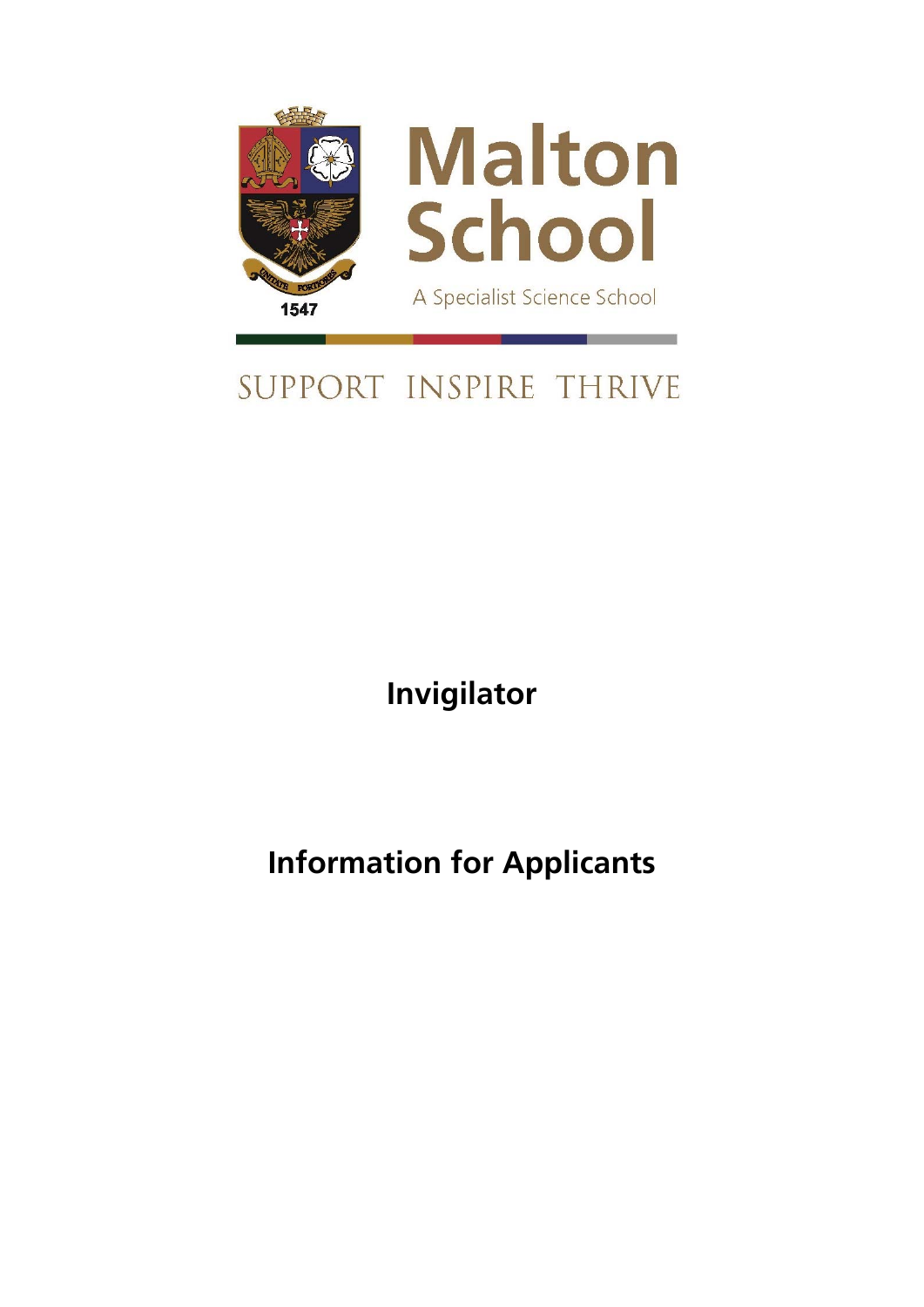January 2022

Dear Applicant,

Thank you for your interest in the post of Invigilator at Malton School. This document aims to give you some information about the school and the application procedure.

Malton School serves a wide rural area of Central Ryedale, as well as the town of Malton itself. We currently have 962 students on roll, including 180 in the Sixth Form; there are 53 teaching staff and 47 support staff. We are fully comprehensive. Our staff student relationships are excellent. Behaviour is extremely good. Most of our students move on to university and many of them to Russell Group universities. We offer a very happy and supportive community in which colleagues can further develop their career. The school is over-subscribed.

We are seeking to appoint an Invigilator to join our excellent and supportive admin team.

The school is a member of the Red Kite Teaching School Alliance, a group of high achieving Yorkshire schools (including Harrogate Grammar School, Prince Henry's Grammar School, Ilkley Grammar School, Rossett School and Roundhay School). We share staff development programmes and opportunities within the alliance, including leadership development and support for newly qualified teachers.

I hope you will be interested in this post and I look forward to reading your application.

Yours sincerely,

PS. Will

Rob Williams Headteacher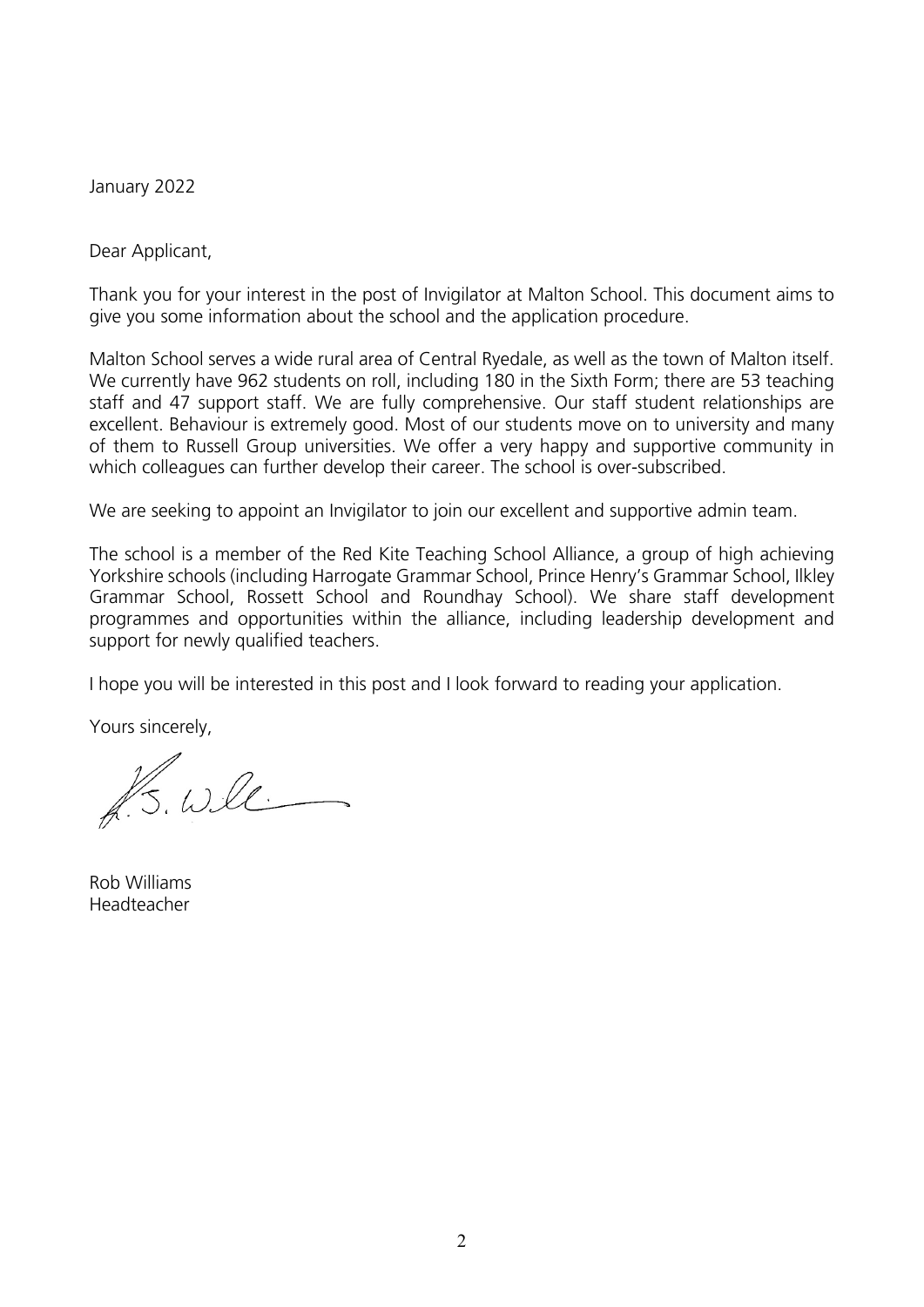## **Benefits of working at Malton School**

The school prides itself in being a supportive employer, offering favourable terms and conditions to facilitate outstanding teaching and learning. Some of the main additional benefits of working at Malton School include:

- PPA above the national expectation in response to staff delivery of a Personal Development Activity (PDA – see below).
- A strong bespoke staff development programme for all staff.
- A major investment in support staff roles (e.g. allowing the provision of "no cover") so that teachers can focus on planning and delivering outstanding lessons.
- Membership of the Red Kite Teaching School Alliance.

Malton School is committed to safeguarding and promoting the welfare of students and young people and expects all staff to share this commitment.

#### **The Support Staff Teams**

Malton School's support staff teams provide a foundation from which teaching and learning is supported effectively to ensure maximum student progress. Teams ensure that resources are deployed effectively, and that systems and processes are appropriate and efficient. Invigilators are part of the administrative element of this structure.

### **Main tasks/Duties/Responsibilities:**

The main duty of the Invigilator is to conduct examinations in accordance with the Joint Council for Qualifications (JCQ), awarding body and Malton School regulations and instructions and to have a key role in upholding the integrity and security of the examination/assessment process.

# **School data**

| Address:                                       | Malton School<br>Middlecave Road<br><b>MALTON</b><br>North Yorkshire<br><b>YO17 7NH</b>              |
|------------------------------------------------|------------------------------------------------------------------------------------------------------|
| Telephone:                                     | (01653) 692828                                                                                       |
| Email:<br>Website:                             | <u>admin@maltonschool.org</u><br>www.maltonschool.org                                                |
| Chair of Governors:                            | Rod Anson<br>c/o Malton School                                                                       |
| Clerk to the Governors:                        | Helen Lowdell<br>Malton School                                                                       |
| Corporate Director of Education:<br>Telephone: | <b>Stuart Carlton</b><br>County Hall<br>NORTHALLERTON<br>North Yorkshire<br>DL7 8AE<br>0845 034 9494 |